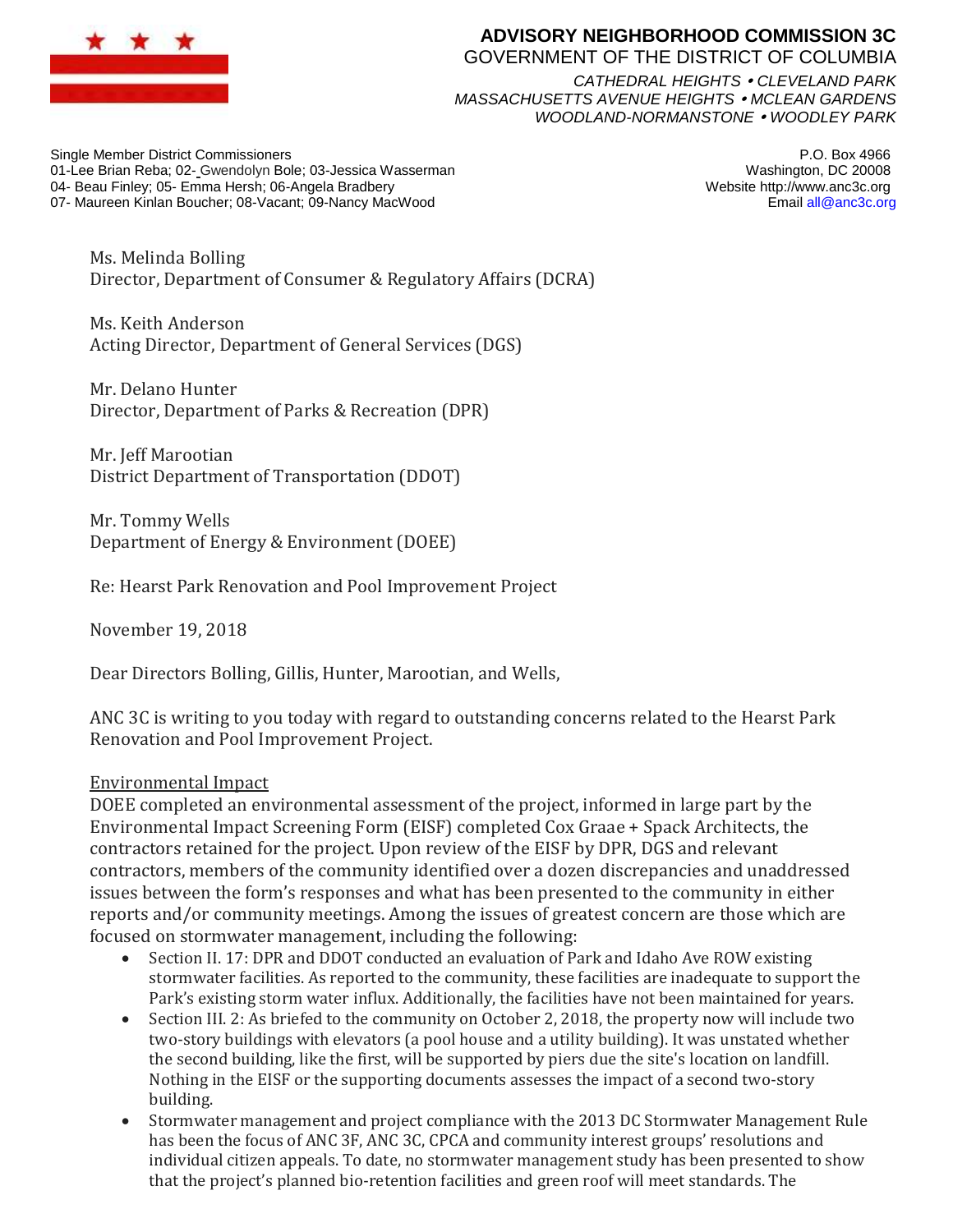description of the stormwater schema delivered as supporting documentation to the EISF is a single drawing (ref. D) paired with a narrative that includes incomplete language such as, "These BMP's [stormwater Best Management Practices] will treat the building roof and landscape feature areas. The BMP's will then tie into the existing Springland Lane N.W. separate storm system and eventually outfall into the XXXXXXX…" Yet, as identified in EISF Discrepancy II. 17, DPR and DDOT's analysis indicates that the current stormwater drainage path planned for use by the development is inadequate and not maintained. Other inaccuracies exist such as identifying that the separate sewage system for intended discharge flows into the Anacostia River [as presented, the discharge is planned to be into the Melvin Hazen Tributary of Rock Creek which flows into the Potomac River].

ANC 3C and the community have concerns associated with the fact that inaccurate or incomplete responses were used to make final determinations with respect to environmental impact. Given the proximity to both the Melvin Hazen Tributary and a significant number of properties already facing stormwater management issues, it is incumbent upon the District to ensure that work within the Park includes accurate and comprehensive analysis of potential environmental impact, stormwater management, and environmental and heritage tree preservation plans.

## Pedestrian Safety and Traffic Management

Surrounding Hearst Park – with a particular focus on Rodman, Idaho, Quebec, and 37th Streets – community members have identified existing pedestrian safety concerns including but not limited to needed crosswalks and repainting of existing crosswalks. Furthermore, elements of the EISF which touch on traffic and parking include discrepancies including:

- Section III. 6: The EISF reports that 55% of Park's attendees will drive or carpool, yet DPR's response to ANC 3C Resolution No. 2017-021 reported that Park users will "more than likely walk or bike to the site."
- Section III. 7a: The response provided by contractors is inconsistent with the data provided in ref. B pg. 3. Further, peak hour data does not comprehensively represent recreational facility activity throughout the day during all four seasons. This flaw is common to both ref. B and the EISF. Finally, no parking study has been conducted.
- Section III. 10: No description was provided for the existing parking configuration. As noted above, no parking analysis was completed.

In order to ensure pedestrian safety in the area, it is imperative that studies be accurate and comprehensive both in completion and subsequent representation of content.

## Recommendations

In consideration of the most pressing issues at this time, ANC 3C requests the following:

- 1) **DGS, DPR, DDOE, and DCRA require contractors associated with the project to revise the EISF** to ensure accuracy within all responses. ANC 3C further requests that DDOE review the revised EISF and potential environmental impact associated with the project.
- 2) **DGS and DPR complete a comprehensive stormwater management plan and tree protection plan**, inclusive of protocol for enforcement to protect the Melvin Hazen Tributary.
- 3) **DDOT conduct a community meeting that includes all relevant agencies and community stakeholders** (e.g. neighbors, DPR, DDOT, representatives from Roadside Development and Donohoe Development, and members of the Hearst Elementary School, Sidwell Friends School, and Stoddert Soccer communities) in early December. The purpose of this meeting would be to address traffic and pedestrian safety issues around the periphery of the park in order to